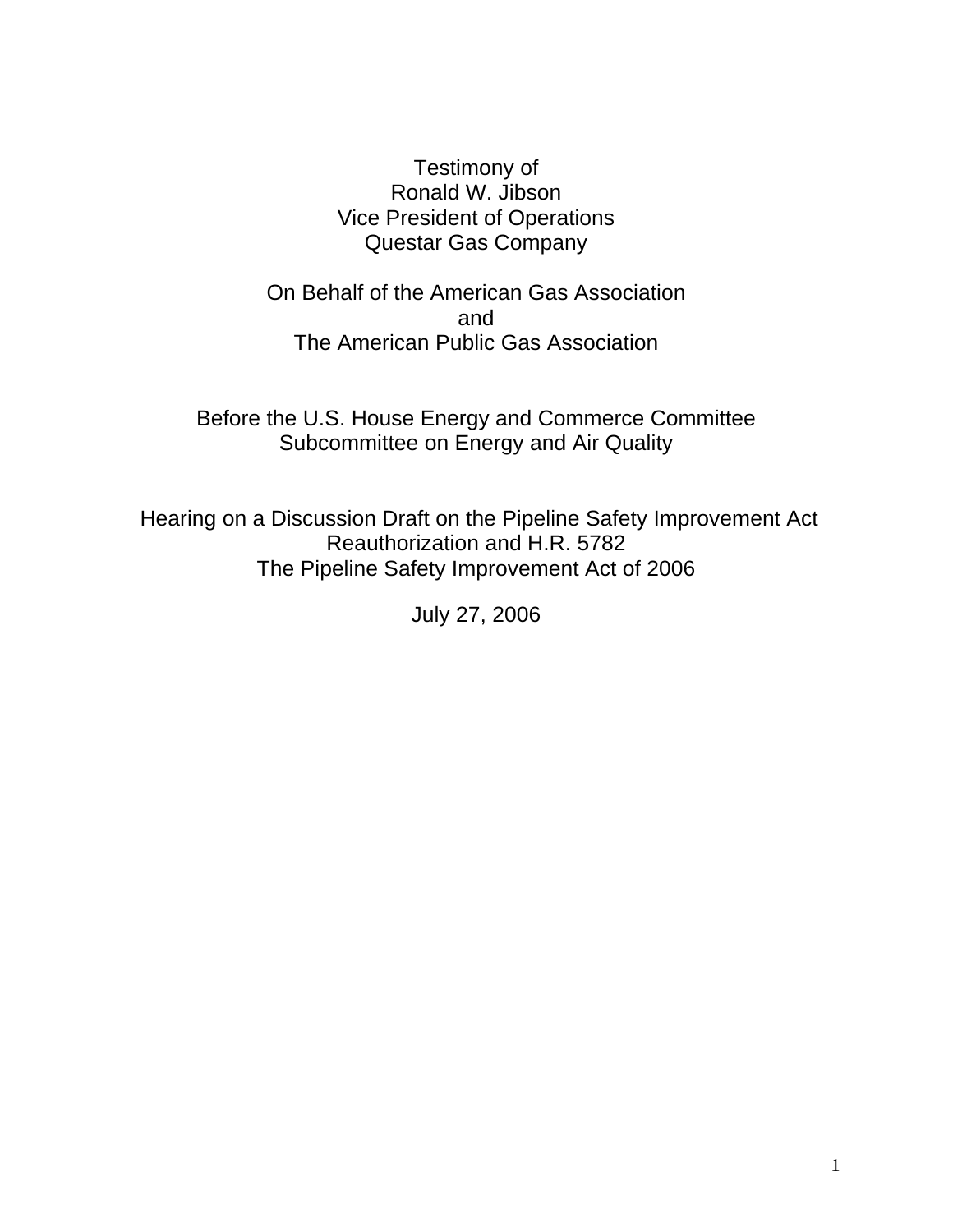I would like to thank the Committee for convening this hearing on the important topic of pipeline safety. My name is Ron Jibson. I am Vice President of Operations at Questar Gas Company. Questar Gas provides retail natural gas-distribution service to more than 800,000 customers in Utah, southwestern Wyoming and a small portion of southeastern Idaho.

I am testifying on behalf of the American Gas Association (AGA) and the American Public Gas Association (APGA). AGA represents 197 local energy utility companies that deliver natural gas to more than 56 million homes, businesses and industries throughout the United States. AGA member companies account for roughly 83 percent of all natural gas delivered by the nation's local natural gas distribution companies. AGA is an advocate for local natural gas utility companies and provides a broad range of programs and services for member natural gas pipelines, marketers, gatherers, international gas companies and industry associates.

APGA is the national, non-profit association of publicly owned natural gas distribution systems. APGA was formed in 1961, as a non-profit and nonpartisan organization, and currently has 655 members in 36 states. Overall, there are approximately 950 municipally owned systems in the U.S. serving nearly five million customers. Publicly owned gas systems are not-for-profit retail distribution entities that are owned by, and accountable to, the citizens they serve. They include municipal gas distribution systems, public utility districts, county districts, and other public agencies that have natural gas distribution facilities.

The Pipeline and Hazardous Materials Safety Administration (PHMSA) and the industry have made significant progress on the initiatives mandated by the 2002 pipeline safety act.

In our opinion only minor adjustments should be considered at this point, with one exception: Our companies have identified one major area we believe requires considerable improvement: excavation damage prevention. Congressional attention to more effective state excavation damage programs can, and will, result in real, measurable decreases in the number of incidents occurring on natural gas distribution pipelines each year. Excavation damage is the single cause of a majority of natural gas distribution pipeline incidents.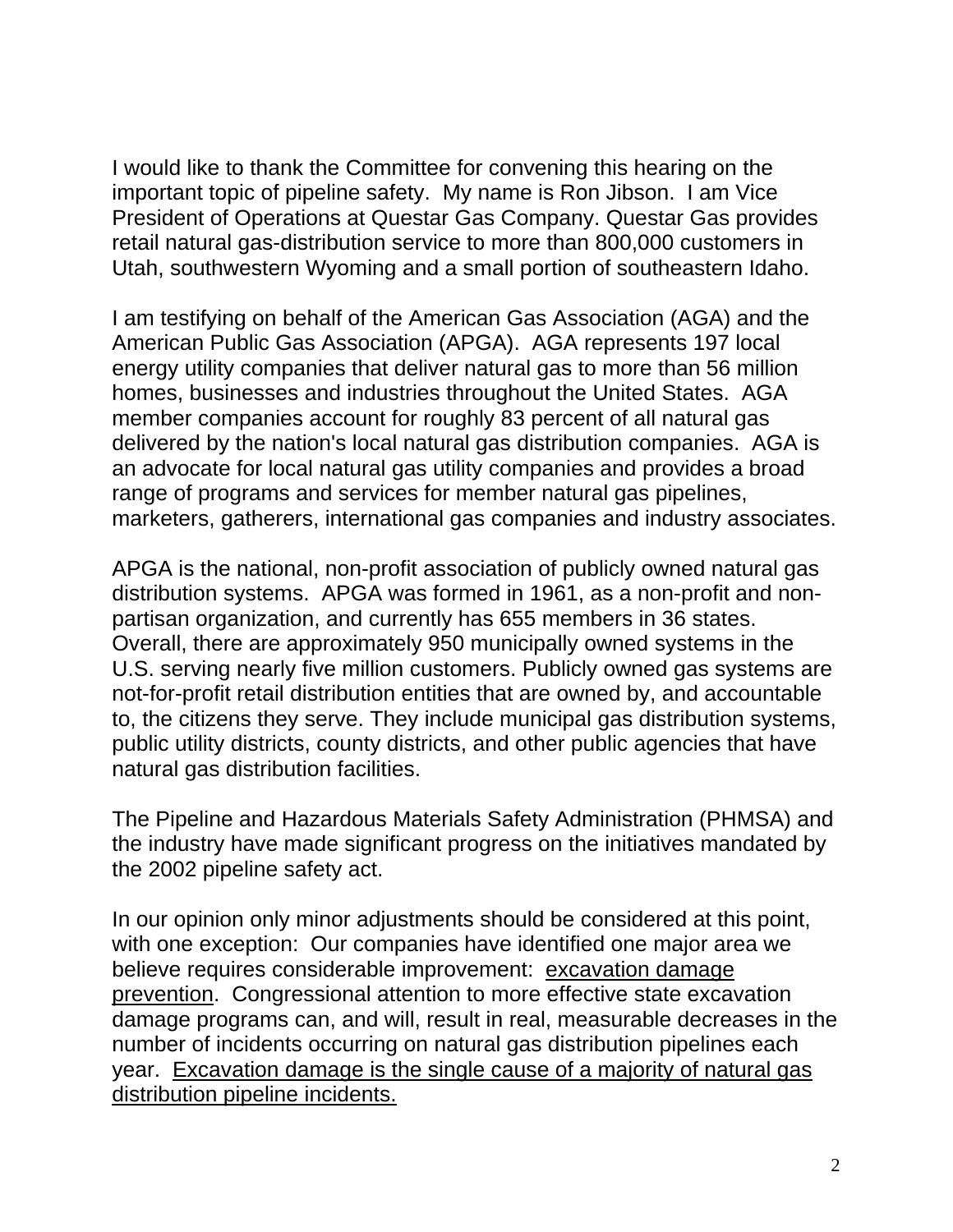Distribution pipelines are operated by natural gas utilities, sometimes called "local distribution companies" or LDCs. The gas utility's distribution pipes are the last, critical link in the natural gas delivery chain. Gas distribution utilities bring natural gas service to customers' front doors. To most customers, their local utilities are the "face of the industry". Our customers see our name on their bills, our trucks in the streets and our company sponsorship of many civic initiatives. We live in the communities we serve and interact daily with our customers and with the state regulators who oversee pipeline safety. Consequently, we take very seriously the responsibility of continuing to deliver natural gas to our communities safely, reliably and affordably.

Our industry's commitment to safety is borne out each year through the federal Bureau of Transportation Statistics' annual figures comparing modes of transportation. Indeed, delivery of energy by pipeline is consistently the safest mode of energy transportation.

#### The Difference in "Pipelines"

Understandably, most customers link all "pipelines" together, however there are indeed significant differences between the liquid transmission systems, natural gas transmission systems and the natural gas distribution systems operated by local gas utilities. Each type of pipeline system faces different challenges, operating conditions and consequences of incidents.

Interstate transmission systems are generally made up of long, straight runs of large diameter steel pipelines, operated at high volumes and high pressures. These larger transmission lines feed natural gas to the gas distribution utility systems.

Gas distribution utility systems, in contrast, are configured like spider webs, operate at much lower volumes and pressures and always carry gas that has been odorized for easy leak detection. Distribution pipeline systems exist in populated areas, which are predominantly urban or suburban.

Distribution pipelines are generally smaller in diameter (as small as 1/2 inch), operate at pressures ranging upward from under one pound per square inch, and are constructed of several kinds of materials including a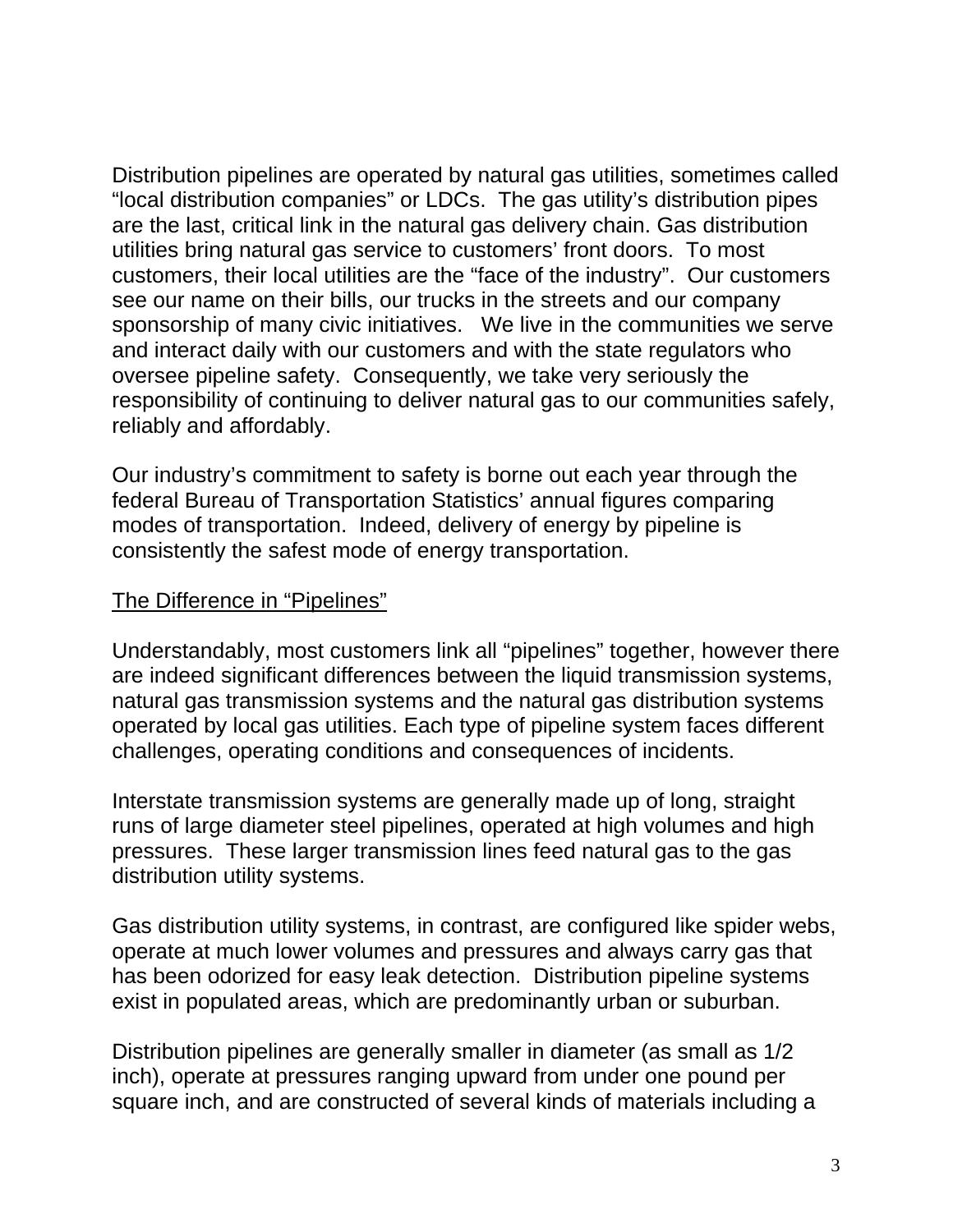large amount (over 40 percent) of non-corroding plastic pipe. Distribution pipelines also have frequent branch connections, since most customers require individual service lines. Most distribution systems are located under streets, roads, and sidewalks and when working on them, care must be taken not to unnecessarily disrupt the flow of traffic and of commerce. Because distribution pipelines provide a direct feed to customers, the use of in-pipe inspection tools usually requires natural gas service to customers to be interrupted for a period of time.

Federal regulations recognize the differences between these types of pipelines, and different sets of rules have been created for each. 49 CFR Part 192 sets out the regulations for natural gas transmission and distribution pipelines and the rules discriminate between the two, while 49 CFR Part 195 sets out the regulations for liquid transmission lines.

#### Regulatory Authority

As part of an agreement with the federal government, in most states, state pipeline safety authorities have primary responsibility to regulate natural gas utilities as well as intrastate pipeline companies. However, state governments are encouraged to adopt as minimum standards the federal safety standards promulgated by the U.S. Department of Transportation (DOT.) In exchange, presently DOT reimburses the state for up to 50% of its pipeline safety enforcement costs. Therefore, the actions of Congress affect state regulations and our companies. The states may also choose to adopt standards that are more stringent than the federal ones, and many have done so. Questar and many other distribution system operators report being in close contact with state pipeline safety inspectors. As a result of these interactions, distribution operator facilities are subject to more frequent and closer inspections than required by the pipeline safety regulations.

#### Natural Gas Utilities Are Committed to Safety

Our commitment to safety extends beyond government oversight. Indeed, safety is our top priority -- a source of pride and a matter of corporate policy for every company. These policies are carried out in specific and unique ways. Each company employs safety professionals, provides on-going employee evaluation and safety training, conducts rigorous system inspections, testing, and maintenance, repair and replacement programs,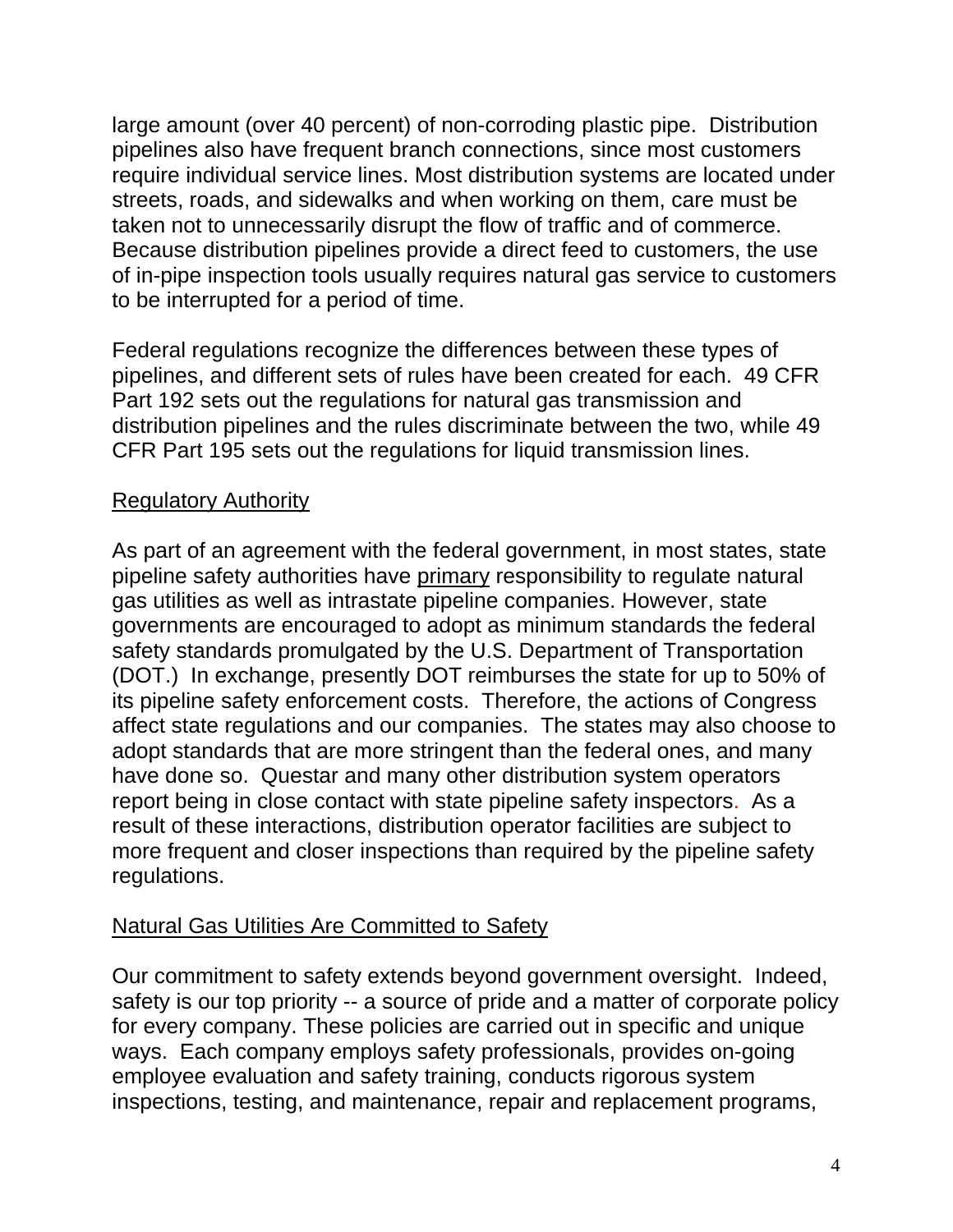distributes public safety information, and complies with a wide range of federal and state safety regulations and requirements. Individual company efforts are supplemented by collaborative activities in the safety committees of regional and national trade organizations. Examples of these groups include the American Gas Association, the American Public Gas Association and the Interstate Natural Gas Association of America.

We continually refine our safety practices. Natural gas utilities spend an estimated \$6.4 billion each year in safety-related activities. Approximately half of this money is spent in compliance with federal and state regulations. The other half is spent, as part of our companies' voluntary commitment to ensure that our systems are safe and that the communities we serve are protected.

#### What Are The Facts About Most Gas Distribution Safety Incidents?

During last week's Transportation and infrastructure Committee's mark-up of H.R. 5782, two members of the committee stated that between 2002 and 2005 the greatest number of pipeline incidents occurred in the nation's gas distribution systems, and that such incidents were on the increase. For clarification sake, I would like to qualify this statement. Any conclusions on relative safety between gas distribution, gas transmission and hazardous liquids must be tempered by the fact that distribution has almost 4 times the miles of pipe than gas transmission and liquids combined

#### So, where do these distribution incidents come from?

There are two kinds of incidents involving natural gas distribution systems, depicted in the attached chart titled: "Most Distribution Incidents Caused by External Forces": (1) Those caused by factors the pipeline operator can to some extent control, such as improper welds, material defects, incorrect operation, corrosion or excavation damage by a utility contractor; and (2) those caused by External Forces, which are due to factors the pipeline has little or limited ability to control, such as excavation damage by a third party, earth movement, structure fires, floods, vandalism and lightning.

The term "excavation" is intended to include demolition, excavation, tunneling or construction activities as presented in the bill being considered today by this committee.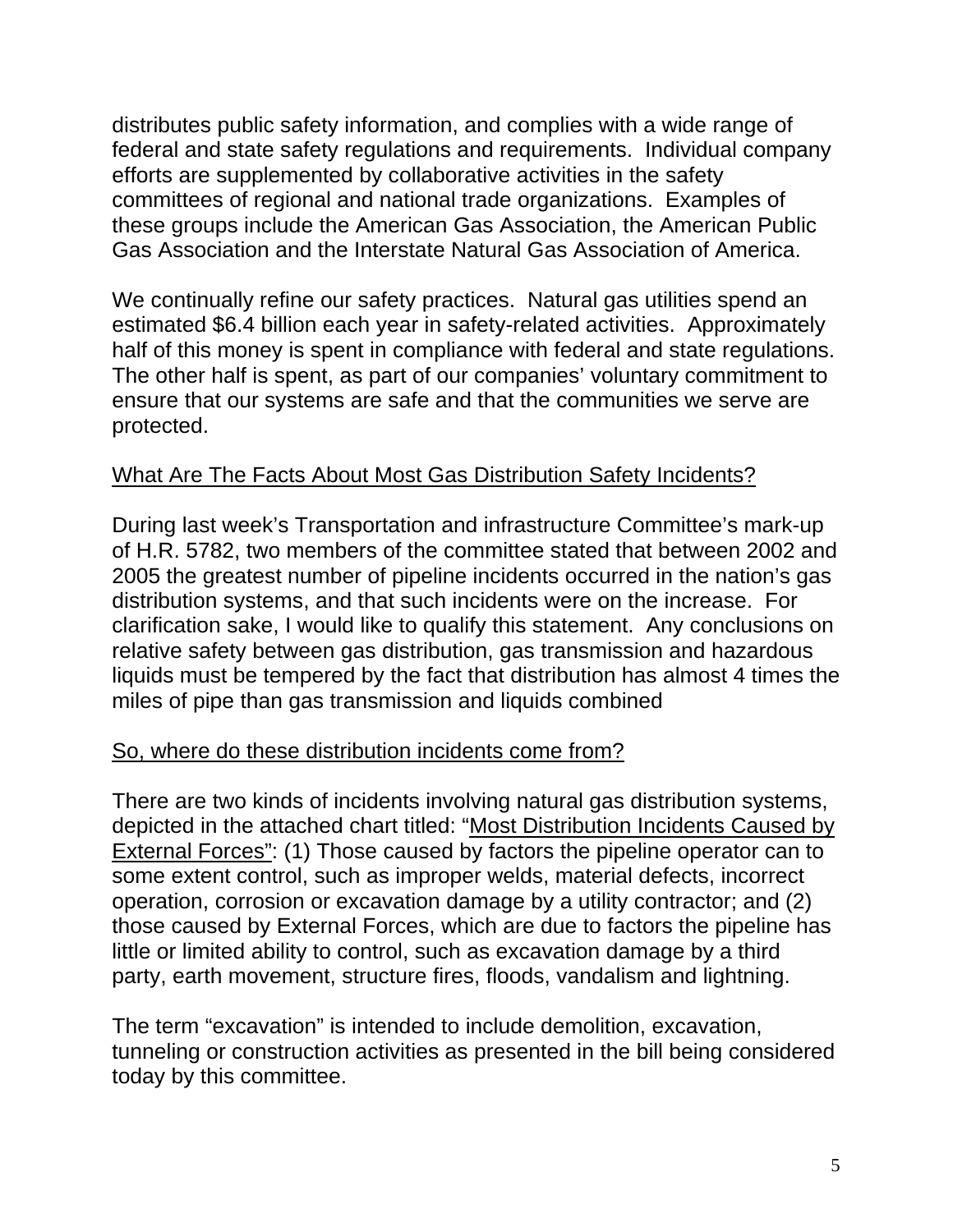As you can see by the blue area in the chart, utilities do a good job in minimizing incidents that they can control.

The record shows that between 2002 and 2005, 82 percent of all reported incidents were the result of excavation damage by a third party or other factors the utility company had little or no control over. In many cases, the typical "little or no control" incident involves a party outside the jurisdiction of authorities overseeing pipeline safety.

Furthermore, as shown by the second attached chart titled: "Incidents Caused by Excavators Have More than Doubled Since 2002", during the same four-year period, incidents due to  $3<sup>rd</sup>$  party excavation more than doubled. Excavation damage thus represents the single greatest threat to distribution system safety, reliability and integrity.

Efforts by the Common Ground Alliance (CGA) damage prevention organization and the nationwide education program on the three-digit One Call 811 dialing to prevent excavation damage are steps in the right direction. But more is needed.

AGA and APGA support the proposal before this committee to outline the required nine elements of an effective state damage prevention program in the legislation and to provide for additional funding for state implementation of the program. Data from the last five years demonstrates that states that have stringent enforcement programs experienced a much lower rate of excavation damage to pipeline facilities than states that do not have stringent enforcement powers.

AGA and APGA urge Congress to provide continued funding authority over the upcoming reauthorization period for grants to the CGA and to the states to support One Call programs.

The statistics are clear. Excavation damage prevention presents the single greatest opportunity for distribution safety enhancements, and we urge Congress to take decisive action on this front.

AGA and APGA also commend this committee for including language within its draft bill to address the issue raised by Congressman Murphy during an earlier pipeline safety oversight hearing, regarding establishing protocols for post-incident activity. The language requiring a call to the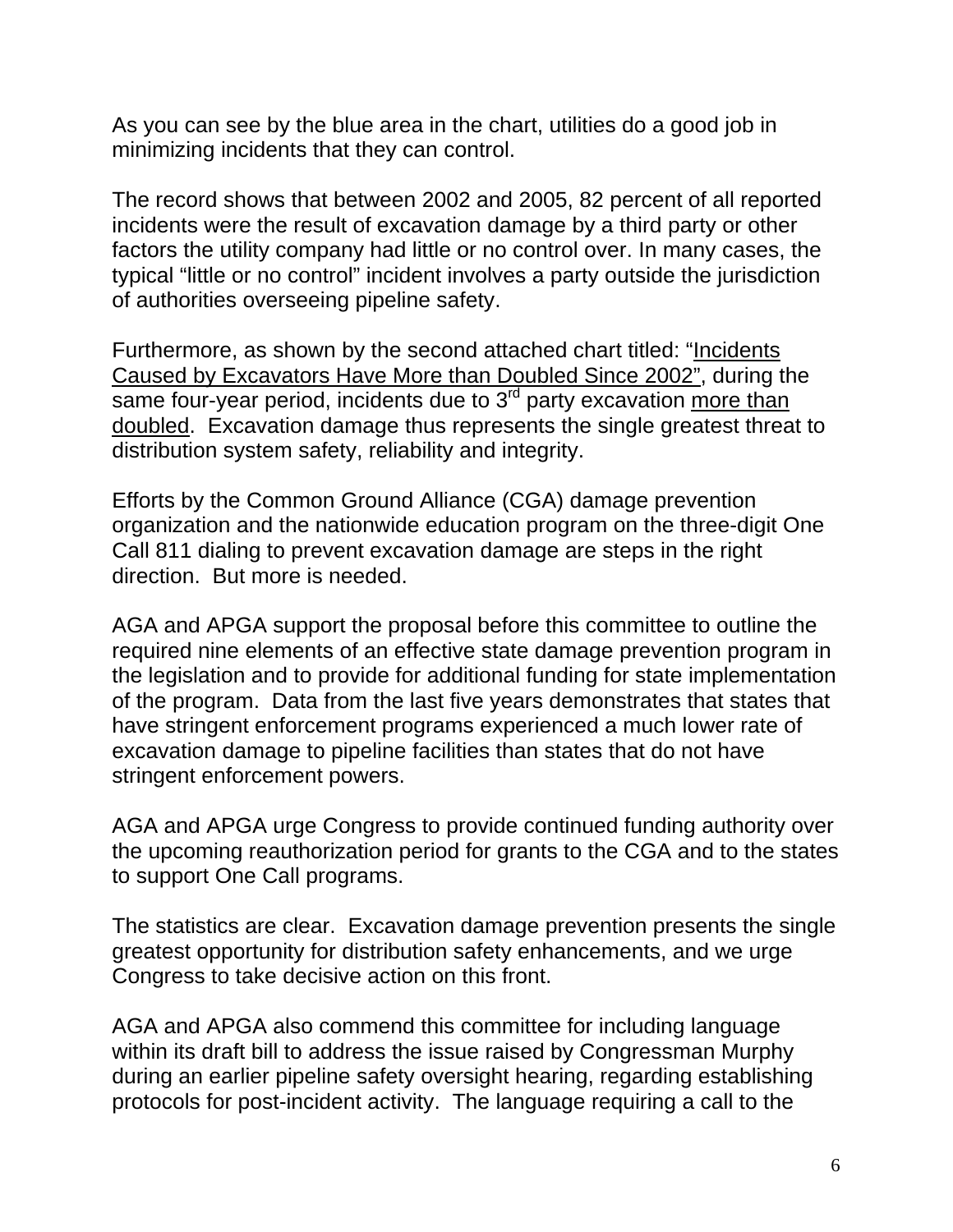operator anytime a pipeline is damaged, regardless of severity is a critically important addition to the bill. Likewise, the requirement to call 911 and the facility operator whenever the substance being carried by the pipeline is escaping from the pipeline is a positive addition, and consistent with a current best practice established by consensus of all stakeholders in the CGA. It is important that calls to 911 and the resulting mobilization of extremely busy emergency response personnel, occur only when the substance is escaping from the pipeline. In those situations, as well as when a pipeline is damaged without leakage, a call to the owner or operator of the pipeline will also help more quickly and effectively mitigate the potential hazard.

#### Gas Transmission Integrity Reassessment Time Interval

It is our hope that in evaluating the appropriateness of the 7-year reinspection requirement, the U.S. Government Accountability Office (GAO) will uncover all of the pertinent facts and, that based on the GAO findings, Congress will consider options for allowing the Secretary of Transportation to change the interval, consistent with the GAO findings. This will allow operators to continue to deliver natural gas safely and affordably. Consequently, AGA and APGA support the provision for the seven-year reinspection proposed in the committee's draft bill.

#### **Summary**

AGA and APGA believe that Congressional passage of pipeline safety reauthorization this year will result in timely and significant distribution system safety improvements.

The members of AGA and APGA emphatically support the recommendation that Congress enact legislation that gives states an incentive to adopt stronger damage prevention programs. We look forward to working with you to secure passage of legislation this year.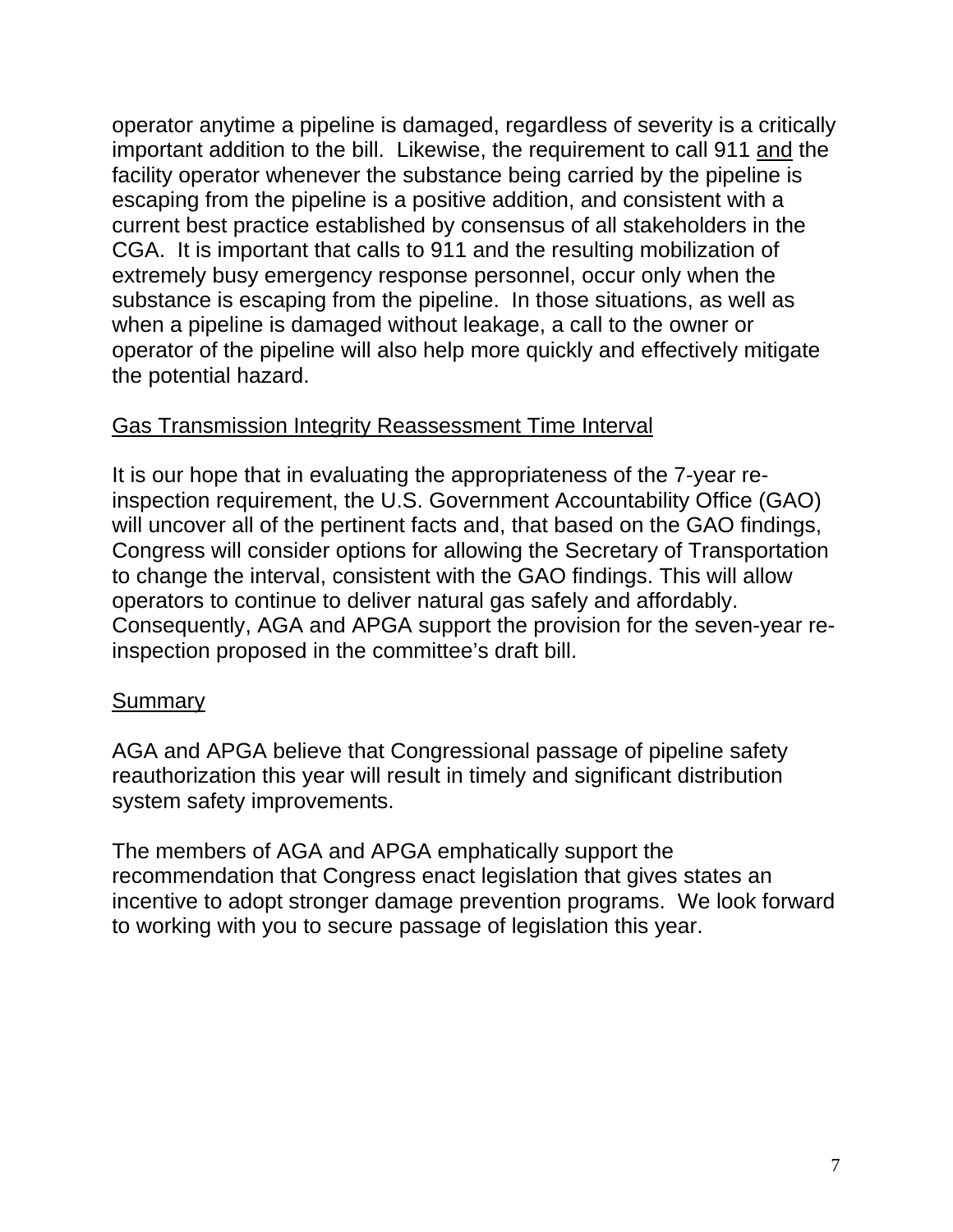# Most Distribution Incidents Caused by External Forces

### Stronger Damage Prevention Programs Needed



\*\*Excludes 'miscellaneous' and 'unknown' incident data.